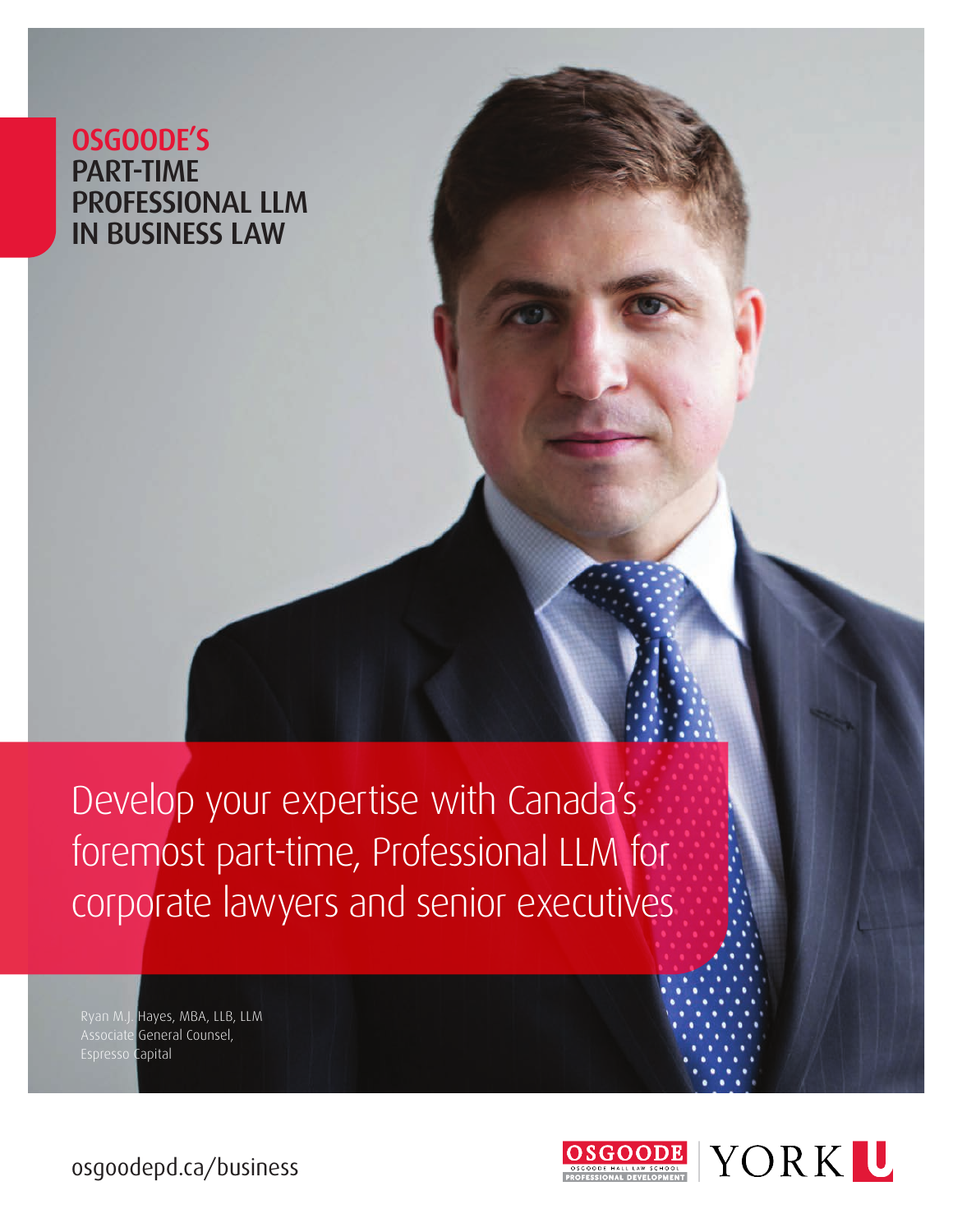# Deepen your knowledge. Challenge your perspective.

Globalization and technology continue to have enormous effects on business and the legal issues involved in conducting business. Osgoode's Professional LLM in Business Law gives you the opportunity, with experienced peers, to dive into issues of governance, regulation, risk management, and more. Tap into the thought leadership in this complex field in a practically-designed degree.

*Osgoode's LLM in Business Law provided a mixture of thoughtprovoking instructors and engaged classmates that fuelled my passion to learn. The distance learning option allowed me to complete my studies with a top-ranked North American law school from the comfort of my home and office. An excellent program!*

Al Cohen (Oxon), MS, MBA, AMP, LLM (Business Law) SVP, Stealth-Mode

*Osgoode's Professional LLM in Business Law transforms the classroom into a forum for theoretical, practical, and even blue-sky discussions with respected scholars, distinguished guest speakers, legal professionals and business executives.*

Munira Ladhani, LLB, LLM (Business Law) Founder and Principal Lawyer, Ladhani Law Professional Corporation

### Program Features



### Designed for working professionals

You'll get an academic experience through coursework that enhances your skillset and is tailored to the working professional. If you want to complete a major research paper, you have that option.



#### Top-notch instructors

Get access to some of the leading minds in corporate and commercial law and leverage their experiences to help your growth.



#### Convenient and flexible

You'll take courses in a combination of intensive, weekly formats to minimize your time away from other commitments.



#### Accessible from anywhere

This program can be completed exclusively through video conferencing. (Refer to website for details on each course.)



#### Build your network

Study and build relationships with professionals from around the globe right in your classroom. These are your future friends, clients and colleagues.



#### Diverse set of peers

Open to candidates with a JD/LLB and to professionals with a university degree, superior academic record and work experience related to business law.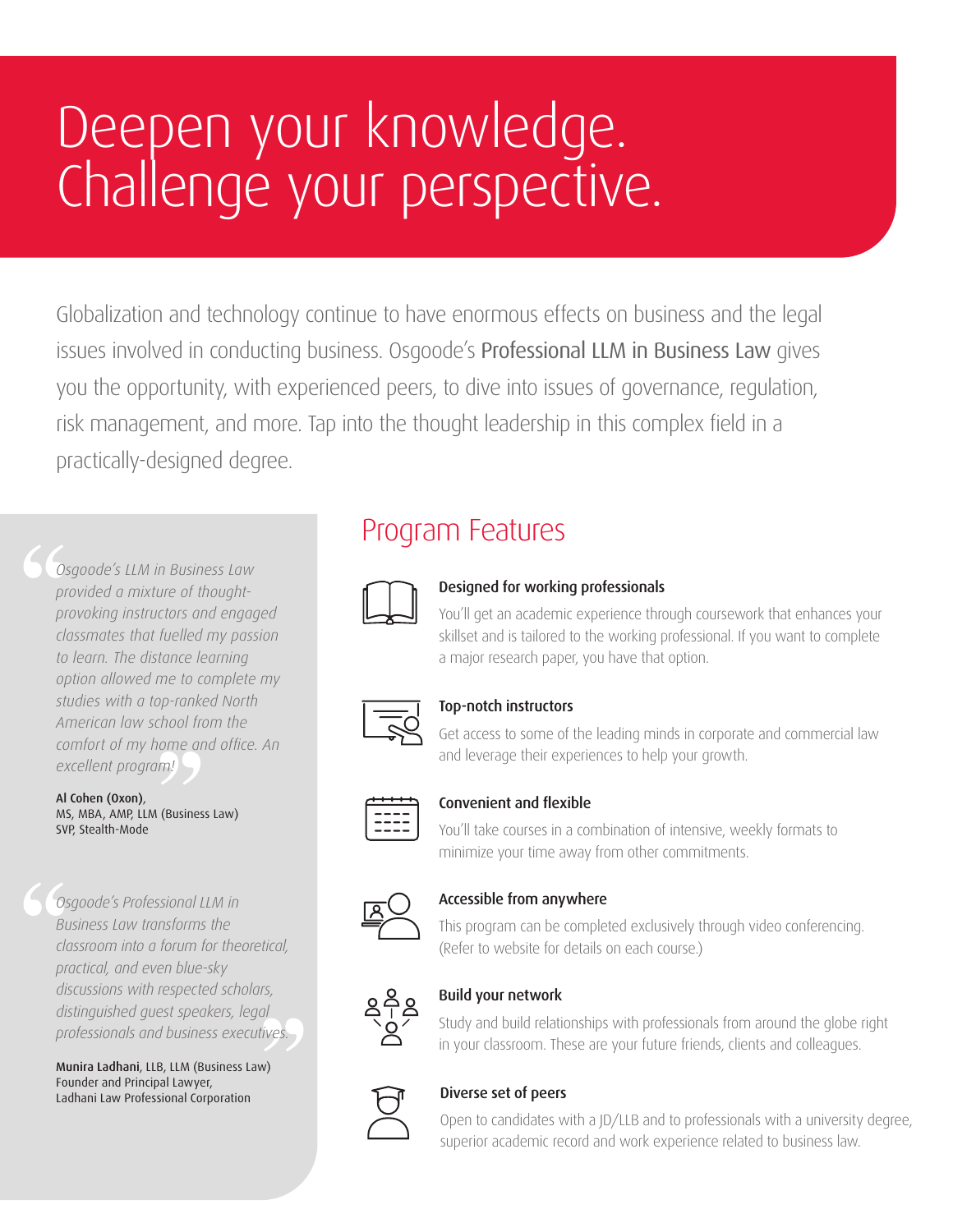

### Program Format

This two-year, part-time degree requires completion of 36 credits obtained through coursework and a Major Research Paper, or coursework only.

Your progress and performance are evaluated through papers, presentations and take-home assignments. Each LLM course incorporates a research requirement, which is typically evaluated on the basis of one or more papers.

### Required Courses

#### Advanced Corporate Law [3 credits]

This course explores the basic theories, principles and policies that underlie Canadian corporate law. It provides a history of the development of corporate law in Canada and internationally, and includes a consideration of the primary purposes of the corporation, the role of limited liability and corporate personality, appropriate corporate purposes and remedies.

#### Boards of Directors [3 credits]

Students examine the requirement for boards of directors, how management and control of the corporation is established, composition of the board and audit committee, and corporate governance practices. Issues surrounding the separation of ownership and control, the duties and powers of directors and officers, including fiduciary duties and statutory constraints on delegation, certification of filings, shareholder ratification, and the duties and responsibilities of corporate managers will also be addressed.

#### Corporate Finance [3 credits]

This is an introduction to financing techniques available to businesses and the role that lawyers play in corporate finance transactions. The course focuses on recent financings and financial performance of Canadian public companies. It also examines the mandate of institutional bodies charged with responsibilities for regulating capital markets in North America. Recent reforms, the impact of the credit crisis, and the intersection of securities regulation and business law are also explored.

#### Corporate Governance [3 credits]

Corporate governance focuses on current thinking in corporate law, policy and research in light of recent North American and international developments. Particular attention is given to how these developments are situated, both within theories of corporate governance and within the history of the development of corporate governance law in Canada.

#### Corporate Remedies [3 credits]

This course examines remedies available to stakeholders, including remedies set out in the Canada Business Corporations Act (CBCA) and the Securities Act (Ontario). Students then delve into the circumstances under which these remedies are available and the procedures for initiating them. Potential areas of liability, the role of independent litigation committees, the determination of fair value, the powers of the court and other administrative bodies, defences, apportionment of liability, assessment of damages and relevant jurisprudence will also be examined.

#### Corporate Transactions [3 credits]

Designed to provide a practical perspective on the fundamental motivations and dynamics underlying business negotiations and transactions, as well as the critical components of major corporate transactions, this course equips students with the practical tools needed in a complex corporate transaction. Corporate transactions examined in this course includes both public and private financings, such as venture capital, private equity and public offerings and public and private mergers and acquisitions, including acquisitions by way of plan of arrangement under the CBCA and take-over bids.

### Complete descriptions for the following courses are available on our website.

- Construction Law [3 credits]
- Competition Law & Policy [3 credits]
- Major Research Paper [6 credits]

#### Additional Electives

Business Law LLM students may also choose courses from a selection of complementary LLM programs for credit towards completion of their degree. Visit [osgoodepd.ca/business](http://www.osgoodepd.ca/graduate-programs-and-courses/specializations/business-law/?utm_medium=digital&utm_source=brochure&utm_campaign=llm+business+law&utm_content=Winter+2019) for a complete list of related elective courses.

Note: Faculty, curriculum, course descriptions, degree requirements and tuition are subject to change without notice. Please visit our website for the most up-to-date information.

#### CPD accredited for legal practitioners



OsgoodePD is an Accredited Provider of Professionalism Content by the LSO. All of our LLM courses are eligible for substantive CPD hours and some are eligible for professionalism hours.